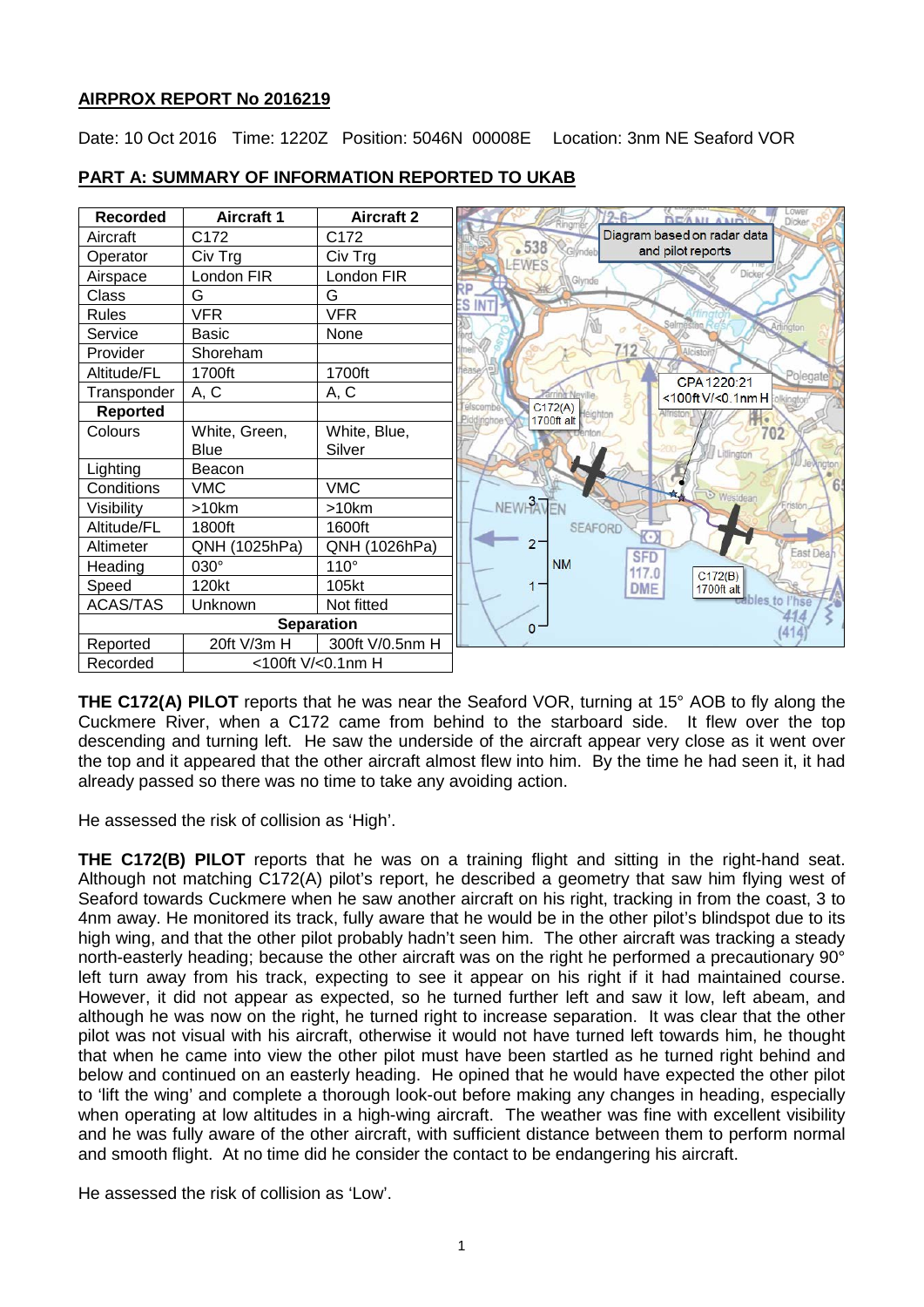# **Factual Background**

The weather at Shoreham was recorded as follows:

METAR EGKA 101220Z 36008KT 9999 SCT028 14/05 Q1025=

#### **Analysis and Investigation**

#### **CAA ATSI**

The C172(A) (SSR code 3763) was operating on a local VFR flight, at the time of the Airprox the intention of the C172(A) pilot was to fly along the Cuckmere River in the vicinity of the 'SFD' VOR/DME which is located 16.6nm east-southeast of Shoreham Airport.

The C172(B) (SSR code 7000) was operating on a local training flight. At the time of the Airprox the C172(B) was tracking north-west, the pilot was listening out on the Headcorn Radio frequency but was not in receipt of any Air Traffic Service.

After departing the Shoreham ATZ, the C172(A) tracked eastbound along the South Coast and a Basic Service was agreed with the Shoreham Approach controller. Other than agreeing the type of ATS there was no further communication between the C172(A) and Shoreham Approach until well after CPA when the pilot requested to re-join the circuit. The C172(B) was not known traffic to the Shoreham Approach controller and the pilot of C172(A) made no mention of the Airprox on the recorded Shoreham Approach R/T. Shoreham ATC were only made aware of the Airprox when the C172(A) pilot reported the occurrence via telephone to them after landing.

CPA occurred between 1220:19 (Figure 1) and 1220:23 (Figure 2) with a minimum horizontal distance of less than 0.1nm and a minimum vertical distance of 0ft.





The Shoreham Approach controller was providing a Basic Service to the C172(A) in Class G (uncontrolled) airspace. A Basic Service relies on the pilot avoiding other traffic, unaided by controllers/FISOs. The provider of a Basic Service is not required to monitor the flight (and) pilots should not expect any form of Traffic Information from a controller[1.](#page-1-0)

## **UKAB Secretariat**

 $\overline{\phantom{a}}$ 

<span id="page-1-0"></span><sup>1</sup> CAP774, Chapter 2, Para 2.1 & 2.5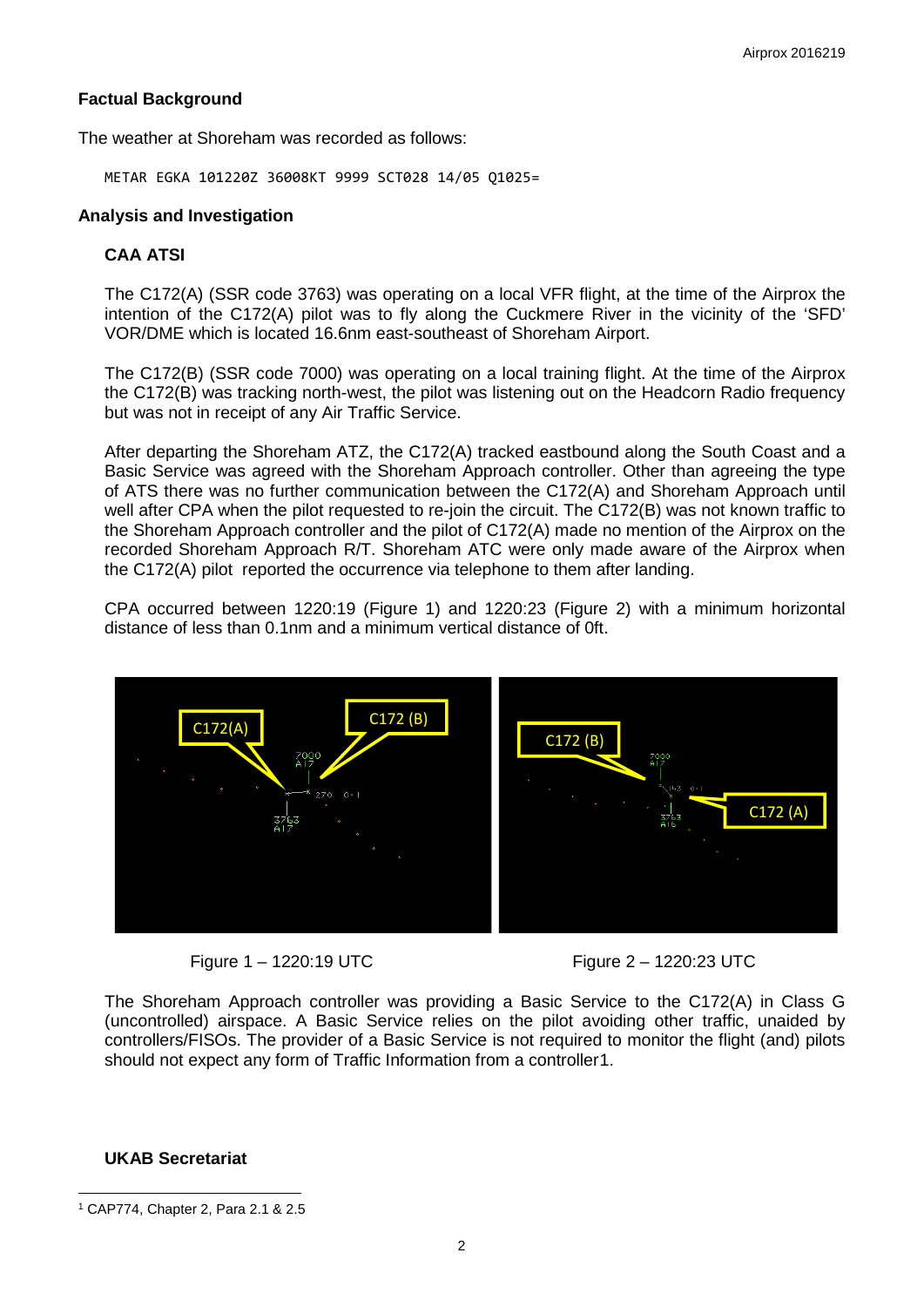The C172 pilots shared an equal responsibility for collision avoidance and not to operate in such proximity to other aircraft as to create a collision hazard<sup>[2](#page-2-0)</sup>. If the incident geometry is considered as head-on or nearly so then both pilots were required to turn to the right<sup>[3](#page-2-1)</sup>. If the incident geometry is considered as converging then the C172(A) pilot was required to give way to the C172(B)<sup>[4](#page-2-2)</sup>.

C172(B)'s report and diagram did not match the C172(A) pilot's description of the event or the radar replay. However, shortly after CPA, the two aircraft again came into proximity and it is possible that this is the part of the incident that the pilot recalls, not initially having seen C172(A) when they initially closed. Screen shots of the radar just after the Airprox are reproduced at Figures 3 and 4.



Figure 3 - 1220:32 Figure 4 - 1220:43

## **Summary**

An Airprox was reported when C172(A) and C172(B) flew into proximity at 1220 on Monday 10th October 2016. Both pilots were operating under VFR in VMC, C172(A) pilot in receipt of a Basic Service from Shoreham and C172(B) pilot not receipt of an ATS.

## **PART B: SUMMARY OF THE BOARD'S DISCUSSIONS**

Information available consisted of reports from the pilots of both aircraft, radar photographs/video recordings, and reports from the appropriate ATC operating authorities.

The Board first looked at the account of the C172(B) pilot because it was clearly at variance to the radar replay and the report from C172(A) pilot. Members quickly agreed that he must not have seen C172(A) as they initially both approached the Seaford VOR. His description of flying on an easterly heading led the Board to believe that he had probably only seen the other aircraft after the first crossing once both aircraft were heading east. Although some members wondered how the two aircraft could have got so close without C172(B) pilot seeing anything, Mode S data confirmed that there was no doubt that these were the aircraft involved.

Turning to C172(A) pilot, he reported seeing the other aircraft as it came from behind and passed over the top. This led the Board to conclude that he too had not seen the other aircraft until after the first crossing. Members opined that the two aircraft had been approaching each other head-on for some miles and that there had been ample the opportunity for either pilot to spot each other earlier and then manoeuvre to change the geometry. Members went on to discuss the practise of flying to

 $\overline{\phantom{a}}$ 

<span id="page-2-0"></span><sup>2</sup> SERA.3205 Proximity.

<span id="page-2-1"></span><sup>3</sup> SERA.3210 Right-of-way (c)(1) Approaching head-on.

<span id="page-2-2"></span><sup>4</sup> SERA.3210 Right-of-way (c)(2) Converging.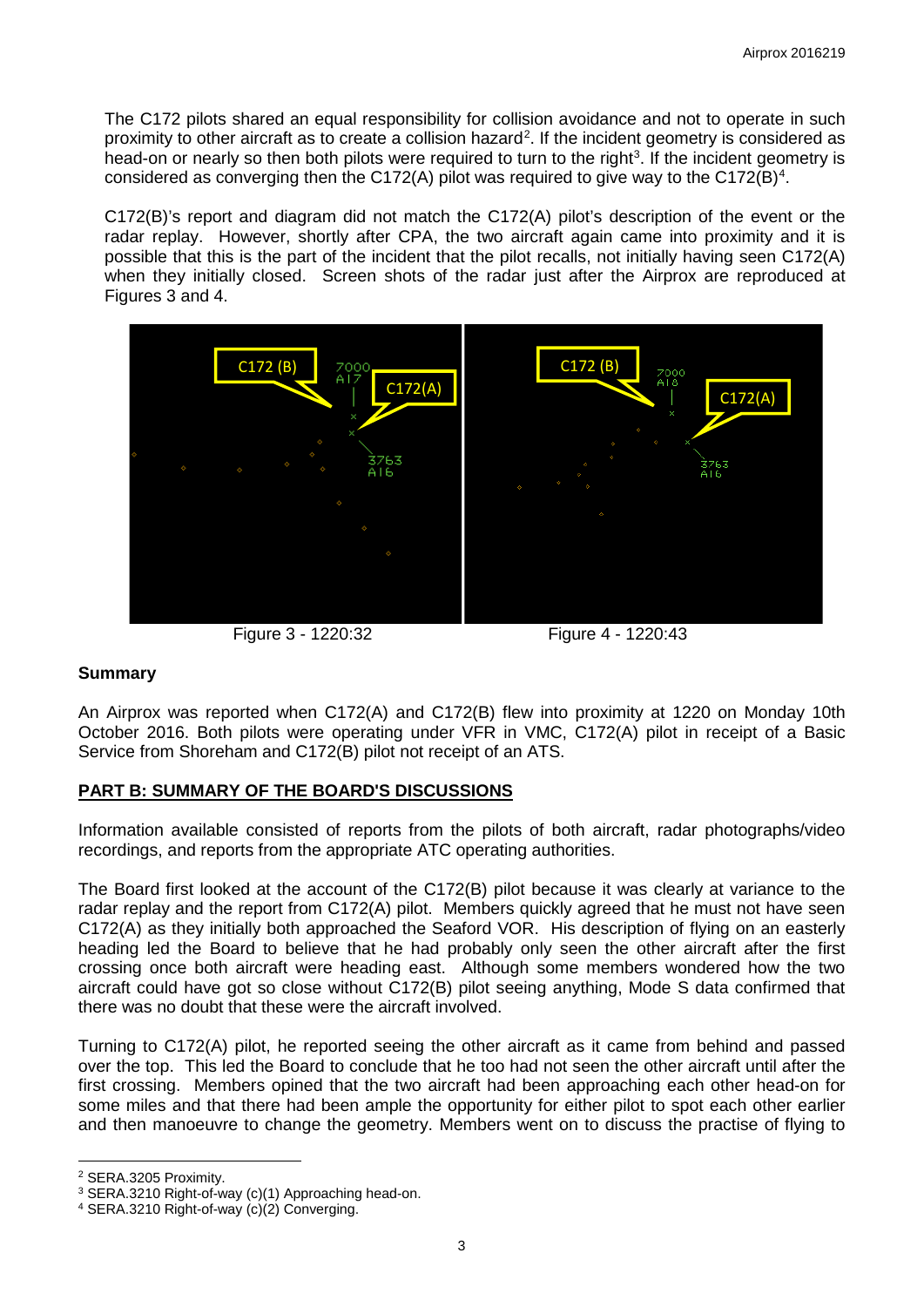the right of geographical line-features, and wondered whether in this instance if the C172(A) had been flying to the right of the coastline (i.e. over the sea as it headed southeast), the two aircraft would have then been spaced far enough apart to have avoided the Airprox. The Board were aware that the under SERA the rule had been removed as a formal requirement, but they noted that CAA guidance still stated that:

*An aircraft which is flying within the United Kingdom with the surface in sight and following a*  road, railway, canal or coastline, or any other line of landmarks, should fly to the right of the *line feature unless flying within controlled airspace in accordance with instructions given by the appropriate air traffic control unit. [5](#page-3-0)*

Noting that there were very few ATSU in this area who could provide a radar service, the best ATS that the pilots could get was a Basic Service from Shoreham. Unfortunately, without a radar or knowledge of C172(B), Shoreham were not able to warn C172(A) of traffic in the vicinity. The Board noted that neither aircraft was fitted with any form of TAS, and members thought it worth highlighting the merit of electronic conspicuity in cases such as this; both aircraft were transponding and so any Traffic Alerting System should have provided a warning to the pilots, allowing them to visually acquire the on-coming traffic.

In assessing the effectiveness of the barriers associated with this incident, the Board concluded that the key factors had been that:

- **Flight Crew Situational Awareness** was **ineffective** because neither pilot knew about the other aircraft.
- **Onboard warning/Collision Avoidance Equipment** was **inapplicable** because neither aircraft was fitted with any form of TAS.
- **See and Avoid** was **ineffective** because neither pilot saw the other aircraft in time to take any avoiding action.

In determining the cause, the Board quickly agreed that this had effectively been a non-sighting by both pilots. Assessing the risk, the Board considered this to be a high-risk event, where providence had played a large part in the two aircraft avoiding a collision; radar replays indicated that the separation was at the bare minimum and so they therefore assessed the incident as Category A.

Although neither aircraft was heading directly for the Seaford VOR, the Board wanted to reiterate to pilots the importance of good look-out in the vicinity of VORs and VRPs because of the dangers of other aircraft also using them as navigational points, as in this case.

## **PART C: ASSESSMENT OF CAUSE AND RISK**

Cause: Effectively a non-sighting by both pilots.

Degree of Risk: A

# Barrier Assessment<sup>[6](#page-3-1)</sup>:

 $\overline{\phantom{a}}$ 

Modern safety management processes employ the concept of safety barriers that prevent contributory factors or human errors from developing into accidents. Based on work by EASA, CAA, MAA and UKAB, the following table depicts the barriers associated with preventing mid-air-collisions. The length of each bar represents the barrier's weighting or importance (out of a total of 100%) for the type of airspace in which the Airprox occurred (i.e. Controlled Airspace or Uncontrolled Airspace).<sup>[7](#page-3-2)</sup>

<span id="page-3-0"></span><sup>5</sup> UK GM1 TO SERA SECTION 3 (GENERAL RULES AND COLLISION AVOIDANCE) CHAPTER 2 (AVOIDANCE OF COLLISIONS) ROTA 2015 SECTION 3 SUB-SECTION 2

<span id="page-3-1"></span><sup>&</sup>lt;sup>6</sup> The UK Airprox Board scheme for assessing the Availability, Functionality and Effectiveness of safety barriers can be found on the [UKAB Website](http://www.airproxboard.org.uk/Learn-more/Airprox-Barrier-Assessment/)

<span id="page-3-2"></span> $7$  Barrier weighting is subjective and is based on the judgement of a subject matter expert panel of aviators and air traffic controllers who conducted a workshop for the UKAB and CAA on barrier weighting in each designation of airspace.